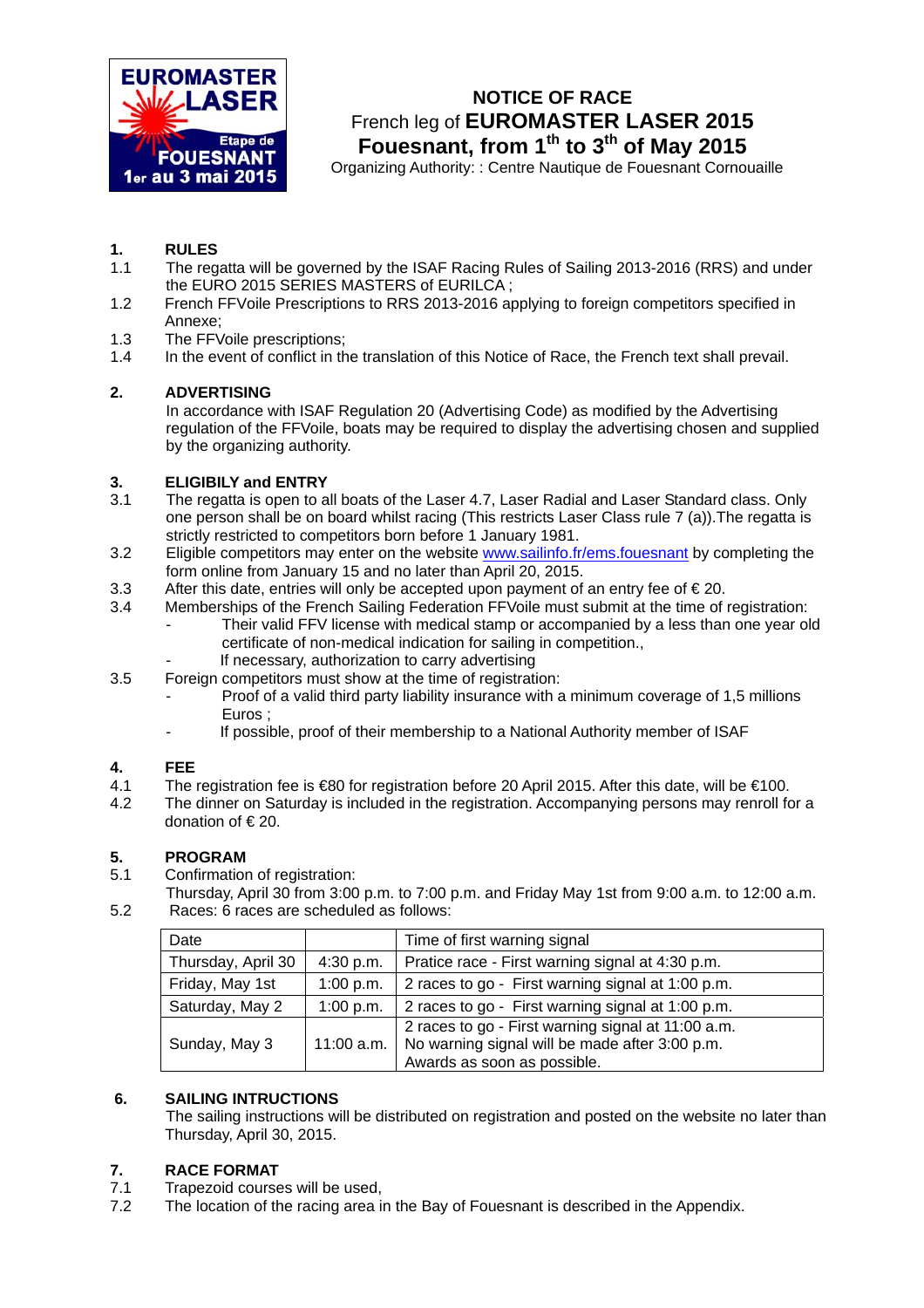# **8. SCORING**

A minimum of one completed race is required to constitute a championship.

# **9. RADIO COMMUNICATION**

Except in emergencies, a boat shall neither make radio communication while racing nor receive radio communications not available to all boats. This restriction also applies to mobile phones.

# **10. AWARDS**

Awards in each class are as follow:

## **> Laser Standard Fleet**:

- ❖ First three overalls.
- First Laser Apprentice Standard (born between 1971 and 1980).
- First Laser Master Standard (born between 1961 and 1970).
- First Laser Grand Master Standard (born between 1951 and 1960).

# **> Laser Radial Fleet**:

- **Eirst three overalls.**
- First Laser Apprentice Radial Men (born between 1971 and 1980).
- First Laser Apprentice Radial Women (born between 1971 and 1980).
- First Laser Master Radial Men (born between 1961 and 1970).
- First Laser Master Radial Women (born between 1961 and 1970).
- First Laser Grand Master Radial Men (born between 1951 and 1960).
- First Laser Grand Master Radial Women (born between 1951 and 1960).
- First Laser Great Grand Master Radial Men (born before 1951).
- First Laser Great Grand Master Radial Women (born before 1951).

# **>Laser 4.7 Fleet**:

**Eirst three overalls.** 

# **11. DECISION TO RACE**

Competitors participate in the regatta or continue racing entirely at their own risk. See RRS 4, The organising authority will not accept any liability for material damage or personal injury or death sustained in conjunction with or prior to, during, or after the regatta. Accordingly a competitor shall maintain their boat in a safe and seaworthy condition.

## **12. ADDITIONAL INFORMATIONS**

12.1 Accommodation

Fouesnant, sea-side town, has many hotels and campsites nearby regatta area. You can contact the tourism office at +33.2.98.56.00.93 or [http://www.tourisme-fouesnant.fr/.](http://www.tourisme-fouesnant.fr)  There are also some local accommodation options with room 4 or 6 people and we can also accommodate a few campers on site (contact the secretariat of the nautical center +33.2.96.56.01.05).

# 12.2 General Information, details and registration:

Centre Nautique de Fouesnant Cornouaille 1, Chemin de Kersentic BP 22 29170 Fouesnant - FRANCE Tel: +33.2.98.56.01.05 Fax: +33.2.98.56.65.54 Email: [contact@cnfc.fr or](mailto:contact@cnfc.fr) **ems[.fouesnant@gmail.com](mailto:fouesnant@gmail.com)** Nautical center's website: [www.cnfc.fr](http://www.cnfc.fr) 

**Regatta's website and online registration: [www.sailinfo.fr/ems.fouesnant](http://www.sailinfo.fr/ems.fouesnant)**







*Centre Nautique de Fouesnant Notice of race Euromaster 2015*